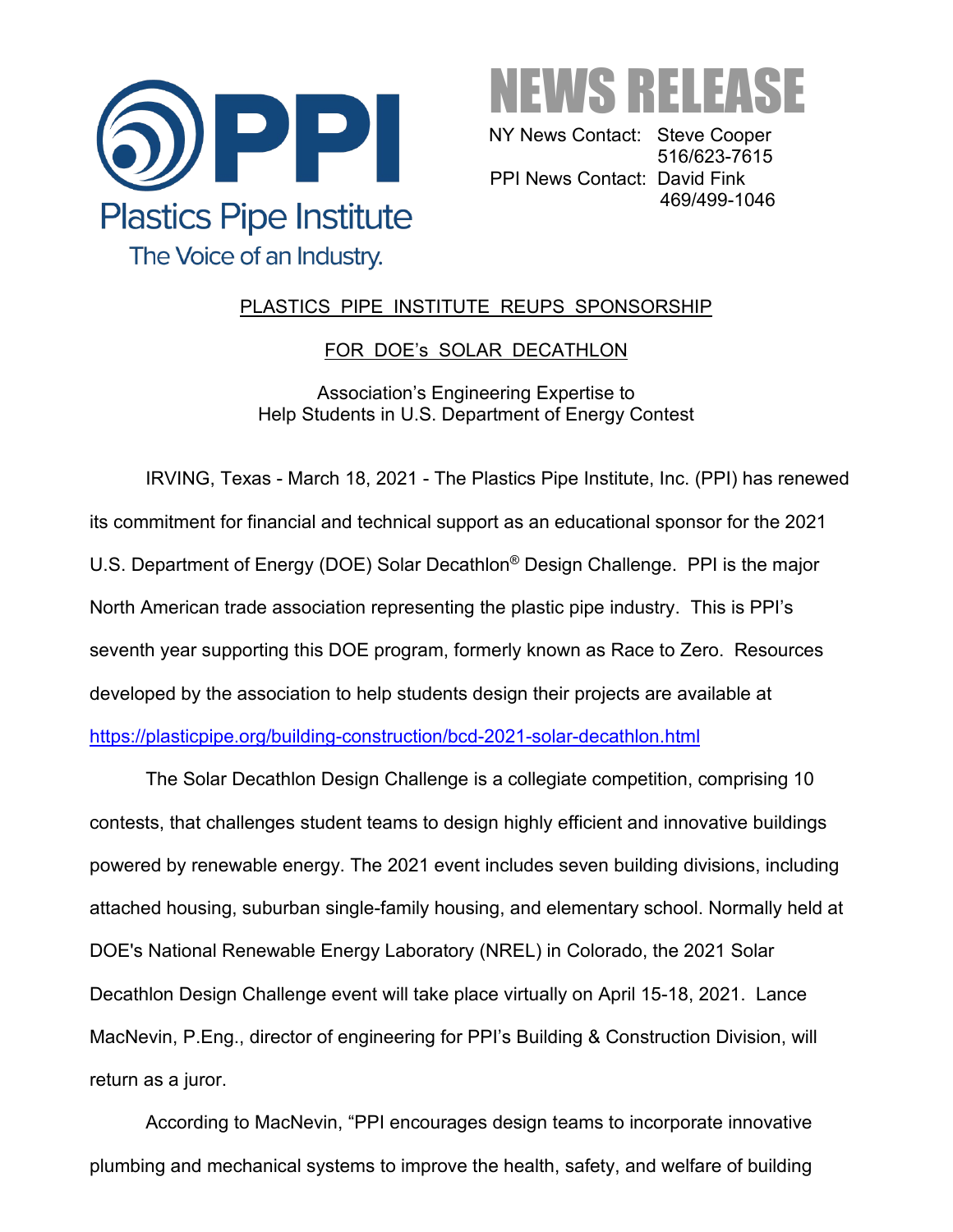occupants and the efficiency of buildings. This includes technologies such as hydronic radiant heating and cooling, ground source geothermal, hot- and cold-water plumbing using plastic piping solutions, and fire protection for occupant safety. These systems can support designs in practically all 10 contests, including energy performance, engineering, embodied environmental impact, occupant experience, comfort & environmental quality, and architecture."

In 2020, the winning entry of the Urban Single-Family Division from the University of British Columbia (Vancouver, BC), known as "Solis House", incorporated ground source geothermal and radiant heating/cooling distribution to deliver occupant comfort with 100% electrification. The team's submission stated that "Radiant heating profiles closely align with ideal temperature profiles" and "Hydronic heating and cooling requires smaller temperature operating ranges, which reduces loads and allows the heat to operate at higher efficiencies."

According to the event's website, "Qualifying teams complete a design project and attend the Solar Decathlon Design Challenge Weekend, where they present their designs to a panel of industry expert jurors, compare their projects to those of other teams, learn from presentations by thought leaders and collegiate peers and engage with a variety of organizations about energy careers. Winning project presentations are published on the website." <https://www.solardecathlon.gov/event/challenges-design.html>

New for 2021, the first-ever Solar Decathlon Build Challenge Virtual Village will be "located" on the National Mall, where the first Solar Decathlon event was launched in 2002. The village will open to the public on April 12, 2021.

PPI President David Fink said, "Buildings in the United States represent 40 percent of our country's total energy consumption and 70 percent of our electricity use, and there are many opportunities to utilize sustainable piping technologies in smart ways to reduce energy costs. PPI supports these events because we see future architects and engineers collaborate and compete to design buildings that are so energy efficient that their annual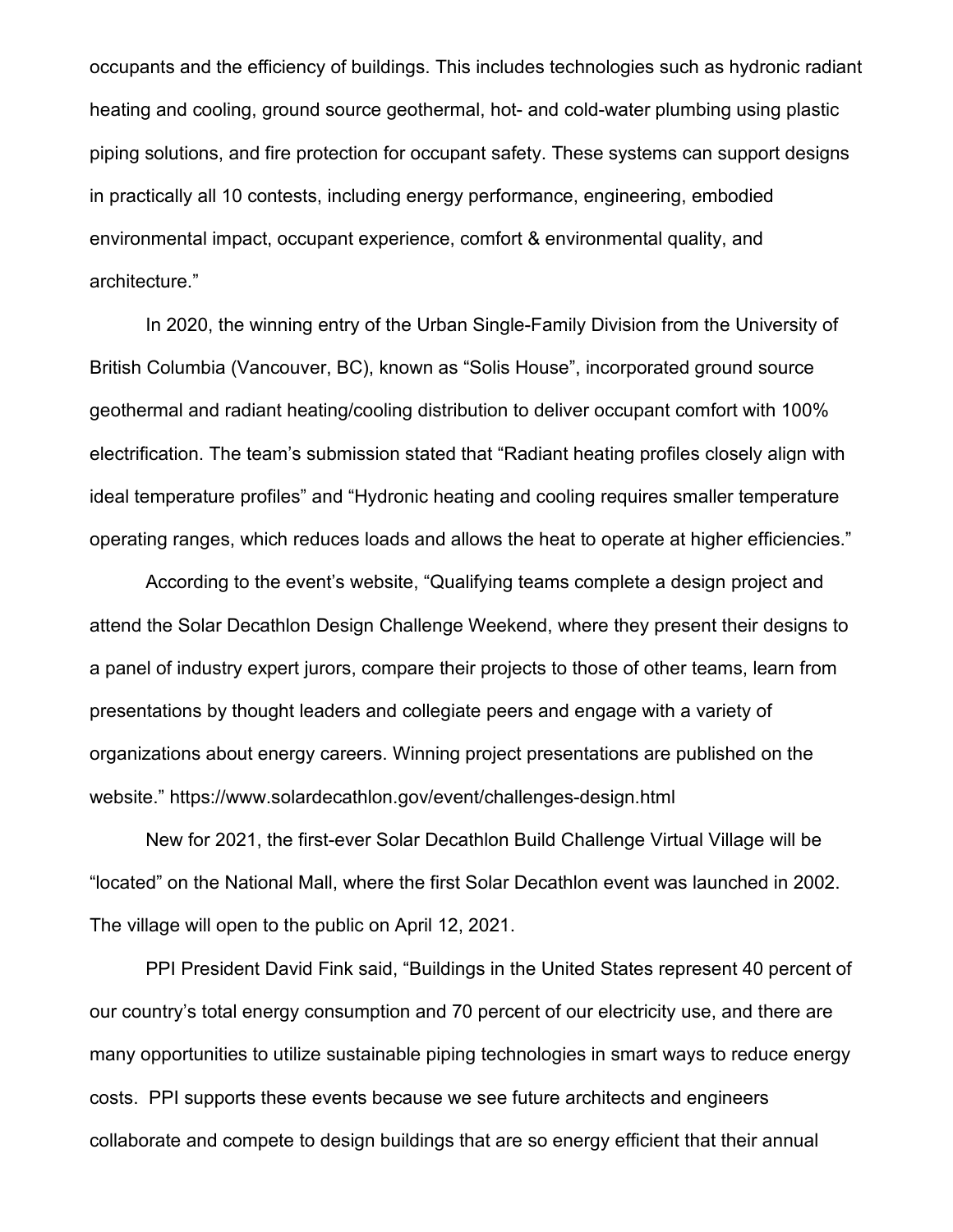energy use can be offset with on-site renewable energy. Piping products such as those developed by PPI members help many of the teams to reach these goals."

Added MacNevin, "It's always inspiring to see such innovative designs from student teams from around the world. We can't wait to see what they'll present at this year's event!"

For additional information, also visit the Plastics Pipe Institute's website at:

[www.plasticpipe.org.](http://www.plasticpipe.org/)



Schematic of energy-efficient systems in Solis House, including solar power, radiant floor heating, ground source heat pump, and an ERV with ground preheat. *Graphic courtesy of U.S. Department of Energy/Third Quadrant Design Team, The University of British Columbia*

*More…*